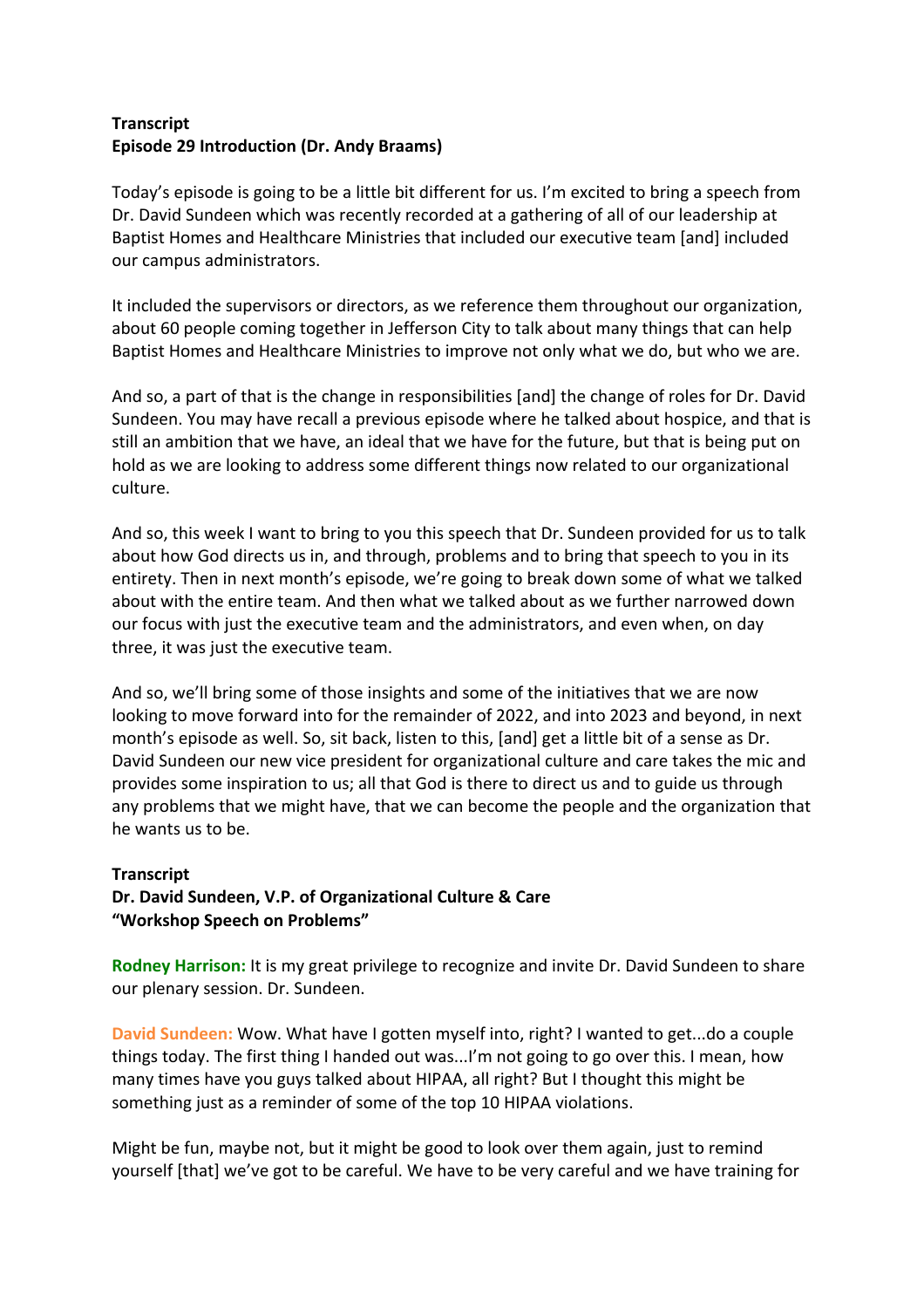HIPAA and different things, but I found this...you'll find on the bottom of the first page, there's the website, okay?. I didn't develop this myself. I'm good at finding things. So, I modified from this website. I put this together, but we just need to make sure that our people are being careful. We [were] being careful when I was at KU Med. I noticed as we want to help people, the nurses are there.

The chaplains are there; I'm in talking with different people and different things. And for me, man, if someone asks a question, I want to just help them understand. I've got to be careful as a chaplain. I know certain things and you guys understand this. There is information there that I just cannot be sharing; we have to guard our information.

I remember one time I walked out of the sleep room. I didn't get the door closed and I left my computer on. That's a no, no, all right? Now, no one went in except another chaplain and they saw it and they said, "Hey, David. Uh no, no, no. Log out." So just different things; just encourage people with that.

So I just put that there so you could have something there to fall asleep with; but do remind yourself of some of this. And another thing that I found out...how many of you have done the training, the HIPAA training, on SNF clinic? How many?

Alright, there is some of that that it's just like, "Whoa, I'm getting bored. I'm about to fall asleep." It's like talking budgets right after lunch. It's just okay.

But then, other times, you get to actually see examples and different things; so help your people understand what HIPAA means, what they should and should not do. That could be a little help there. Now the one thing that I am so excited...well, there's a lot of things I'm excited about this job.

But man, I get to work with the campus pastors. I am really excited about that. I love pastors, right? And I love nurses and I love doctors, but I mean, all you have to do is work in the hospital and you fall in love with nurses, right? But pastors? I get to work with your pastors.

I get to work with them because what you want to do in your building, you want to take care of people. You're not interested in taking care of them just physically, but it takes so much of your resources and so much of your time just to take care of the physical thing. But at Baptist Homes, we also are interested in their spiritual well-being; in their soul care.

And that's where we have our campus pastors and I get to work with them. I get to help resource them. I get to brainstorm with them. I get to encourage them. They get to encourage me. We get to get together and we get to brainstorm on what we're doing here, what we can do and all in order to help you in your situation [to] better take care of your people.

We concentrate on holistic ministry. [We've] got to take care of them, body, mind, and spirit. And so, we've got that at Baptist Homes and I get to work with the pastors to do that.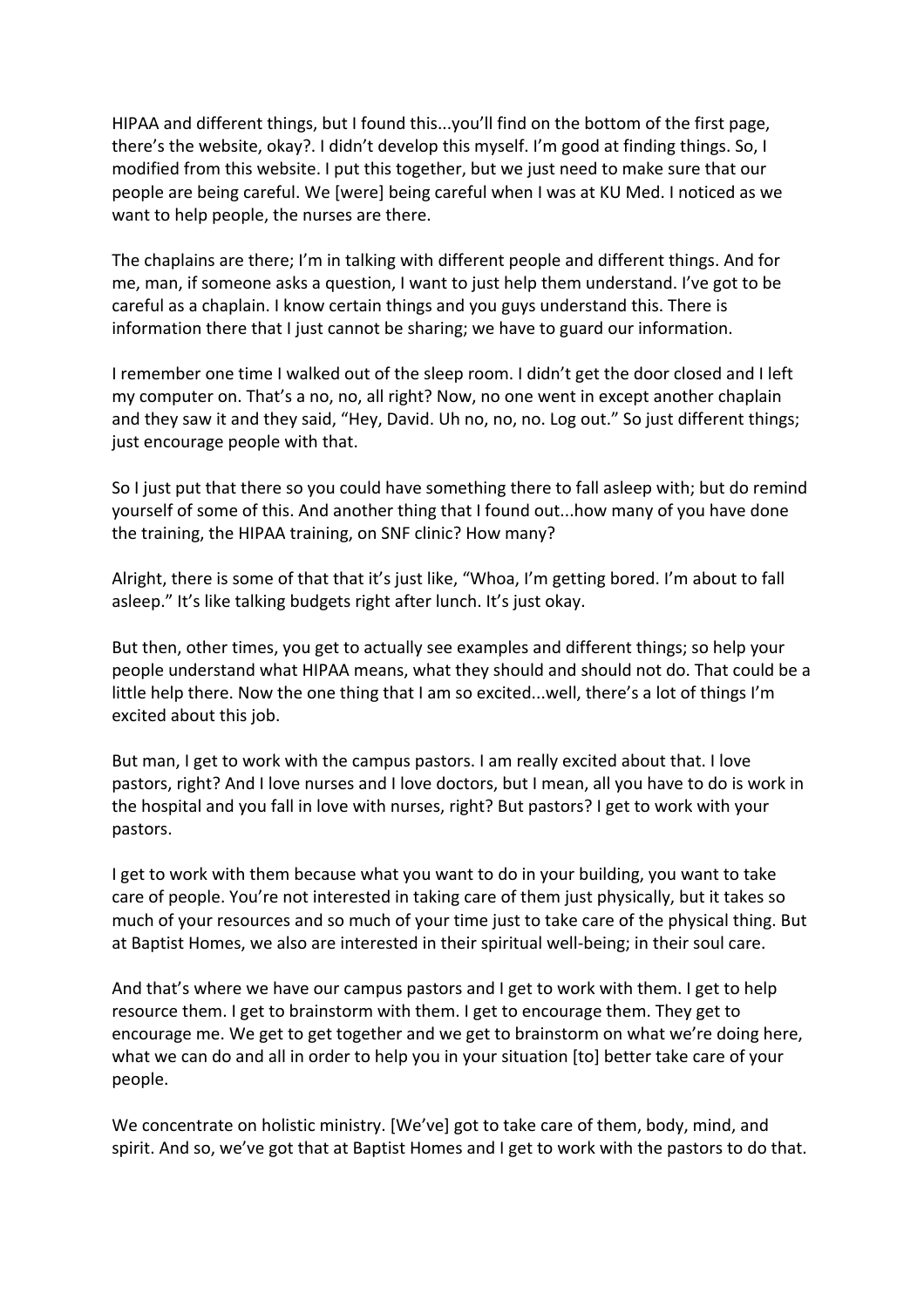But here's another thing that I'm really looking forward to...you directors, I'll just talk to you for a second.

You know, the administrators, that's your building. When you're walking, when you're in the grocery store, and you happen to overhear someone talking about your building, your nursing home, you know, you don't want to hear bad stuff. You want to hear, "Oh, my mom is doing so good. She's at...{X campus}..., and they're taking such good care of her."

You know what that does for your pride inside? You're just like, "Yes. Thank you, God. Thank you, God." That's what you want, all right? But you guys know what we've gone through these past couple of years, okay? You know how hard it is, all right? It's hard to do staffing. It's hard to do scheduling. There's so many different things that you have to do, but what you want to do in your building is you want to have people who are coming to you and saying, "I have heard such good things about you."

I want to work for you. You want to have people who, once they get in to your facility, who, no matter what their job is, whether it's outside, taking care of things inside, taking care of things, whatever it is, taking care of the numbers, doing all that, that when they come to you, that when someone else gives them another offer, they're going, "Thanks, but no, thanks. I love it here."

That's what you want. And that's about culture, all right. Now some of you are going to say, "Yeah, that's what I want. I know we're not yet in all of these ways." But that's what you want. And that is what I'm excited about trying to help you get. So, I am looking forward to working with you guys to brainstorm on how we can help the culture of your particular place so that your people, when they come, when they get up in the morning, instead of looking over to their spouse and saying, "Ah, I have to go to work." Wouldn't you rather them wake up and go, "I get to go to work."?

Now, that may be asking a lot, I know, all right? But [being] excited about the ministry that they have at this place, when they get there, they know that they're going to be working with people who are like-minded, who love them, who care for them, who are going to be watching out for them. These are the things that we want to have at Baptist Homes.

And there are a lot of things that would cause problems and cause us not to be able to do what we want. And I have the privilege of coming alongside of you guys to try to help in that; to remind our people of what our vision is, what our values are, those core values that drive us, that help us to get excited about what we do and excited about the people that we do it with.

All right. And I want to work with you in the continuing education and the onboarding and these different things. And so, I'm asking you guys, when I give you a call and want to meet with you, I want you to be thinking about, "Okay, what do we need here? What could we do here to make this a better place to work, where people are happy and they're satisfied and they're being fulfilled?"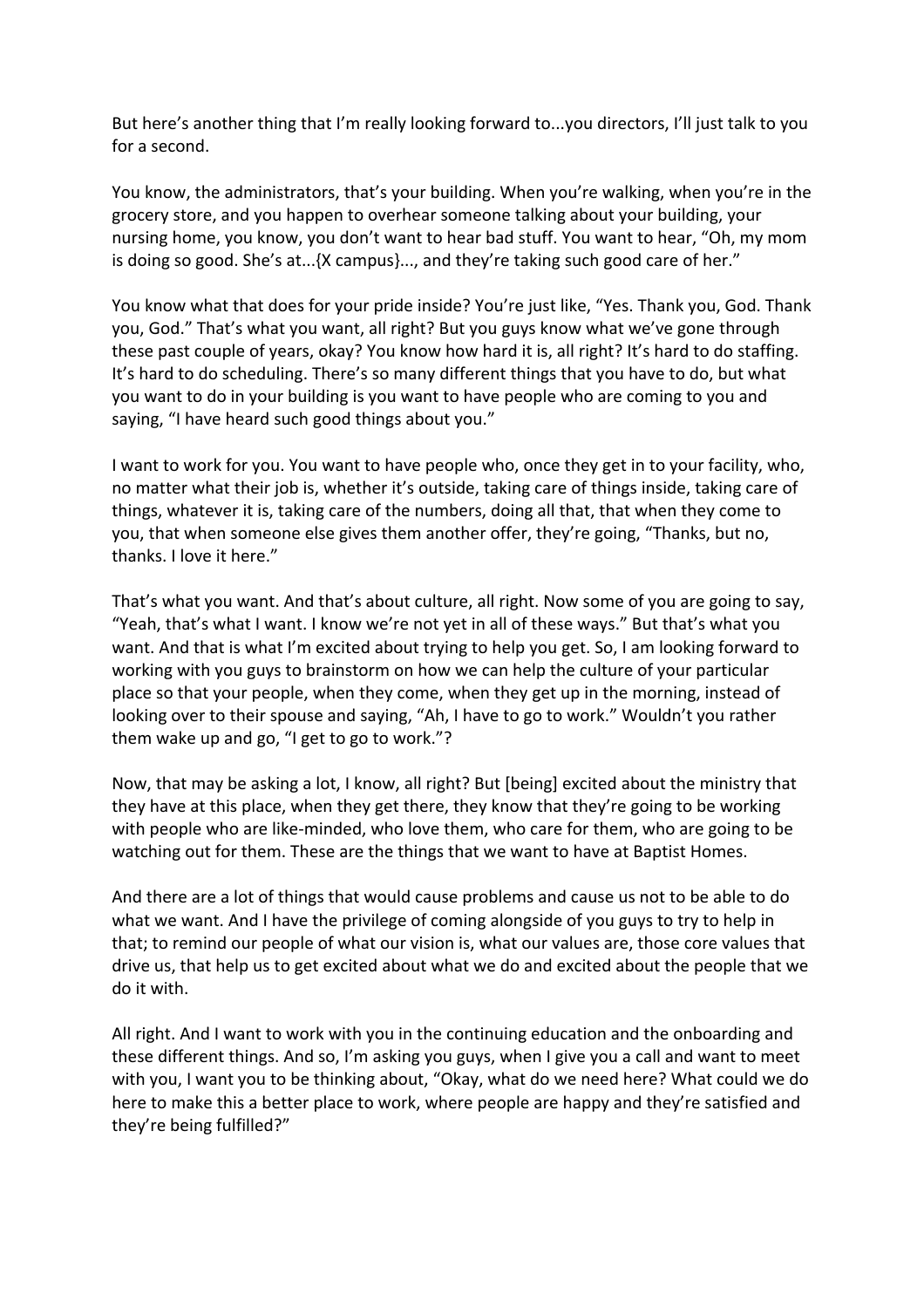And Rod talked about someone coming in on the front end and then working their way up and us helping them become something that they want to be. And so that's what we want in the culture. And so that's what I get to do to help. Am I a miracle worker? No, I'm not, but I'm going to help you.

I want to help any way that we can. Now, one of the common things that happens is that no matter what, every day you go to work, you encounter problems, all right? You get up and you're going, "Okay, what problems am I going to encounter today?" Right? And probably you don't have a smile on your face when you're looking at the problems; but I want to remind you that if there were no problems, you wouldn't have a job, right?

I mean, if there's no problems, they don't need us, all right. And so, by the very nature of what we do is, we take care of problems. Now I would like to encourage you with this. Look on your sheet here with where it says dealing with problems. Now this is a tall order, I know, but we need to embrace problems as opportunities rather than reject them as defeaters.

Problems are always coming and a lot of times when we see a problem coming, we see it as something that is trying to destroy and defeat us. But if we can start seeing problems as God's way of giving us opportunities to hear his voice, to know what we need to do in order to serve people, it puts a whole new spin on problems. Now I'd like to take you...

One of the things we get is...a joy to work for Baptist Homes. We get to look at the Bible, all right? And now I don't know if you have your Bibles with you; you probably don't. You might have it electronically, but I want to remind you of three little stories in the book of Matthew, right at the front end.

Now, when Matthew was writing his...I'm sounding like a preacher, right? I am. Okay, when Matthew was writing his gospel, remember that he was out to prove to people that Jesus was the Messiah, okay? Mark was showing that Jesus was the Son of God. John was showing that Jesus was God Himself in Flesh. Luke was showing that Jesus is the Savior of the world. But Matthew was focusing in Jesus [as] the promised Messiah; he was writing to a group of people who were under some persecution.

They were having some problems, all right? They were dealing with family members. And I mean, just think if one of your family members came to you and said, "Oh, I found this great group of people," and they tell you who it is.

And you know, it's a cult. Don't you want to then start, "Hey, wait a second time out. No, no, no." And you'll come up with your arguments. Well, that's what was happening to these people. Wow. And so, Matthew is writing to them to show them that Jesus really is the Messiah, but he's also couching it because they're being persecuted.

They're having problems. And look, living the Christian life is not problem-free. As a matter of fact, living the Christian life oftentimes brings more problems; and he wants to give an example that even Jesus and even Jesus' family had these problems. And so, I'm going to tell you a little Christmas story.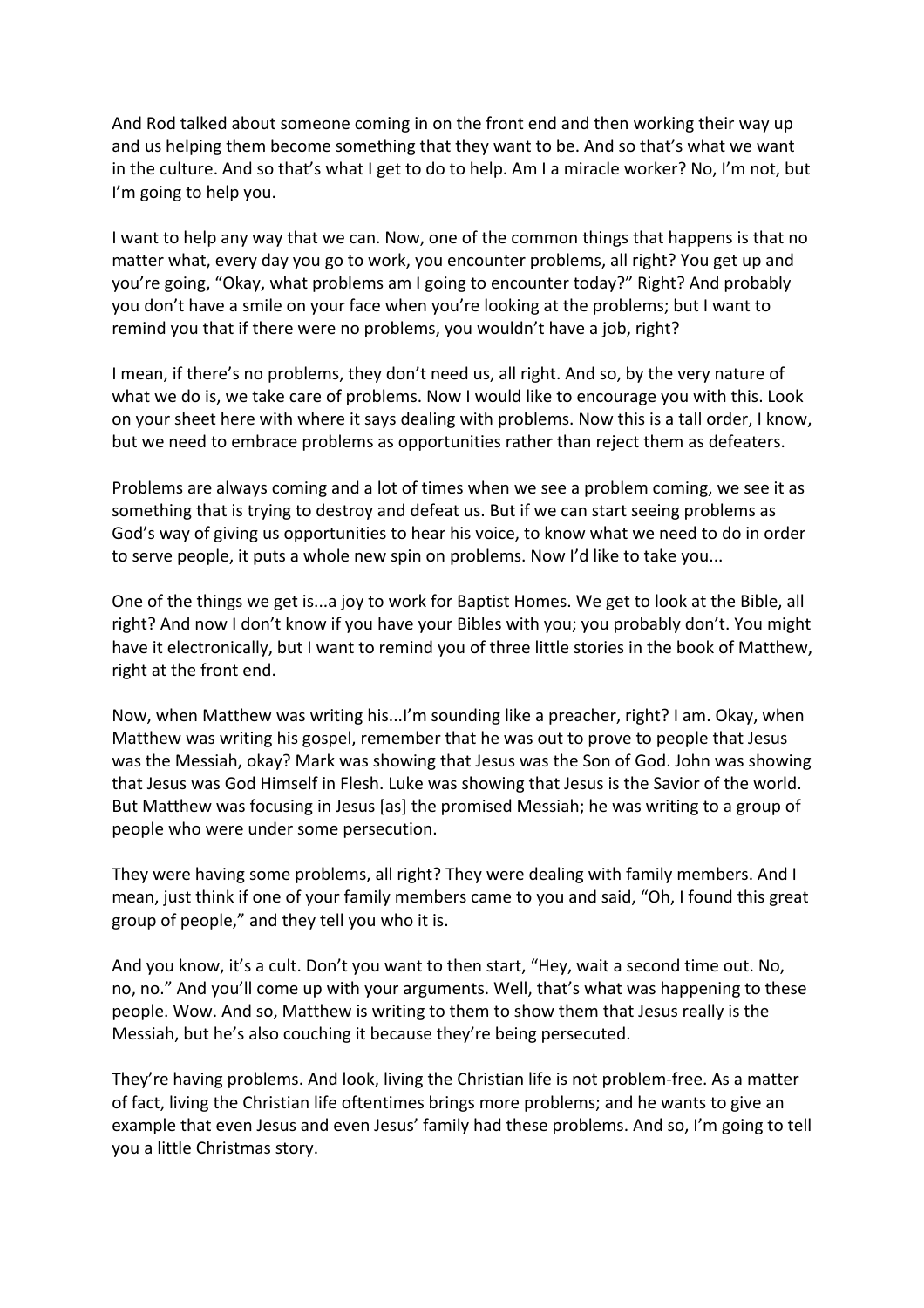Okay, so this is Matthew 1.18. Starting in verse 18, says, <sup>18</sup> "This is how Jesus, the Messiah was born. <sup>19</sup> His mother Mary was engaged to be married to Joseph, but before the marriage took place, while she was still a virgin, she became pregnant through the power of the Holy Spirit. <sup>20</sup> Joseph, to whom she was engaged, was a righteous man and he did not want to disgrace her publicly. So he decided to break the engagement quietly."

Whoa. Talk about a problem, all right. So, you and I, we've grown up in church, right? Okay. We've heard about the virgin birth all along. Okay. We know it. Joseph? Uh-uh. No. All right. Here's this woman that he loves...you want to talk about a problem. He loves this woman. He's now engaged to her and all of a sudden, she comes to him and says, "Joseph." He knows he didn't do it. And what's worse. She's blaming it on God. {laughter}

This boy's got a problem, all right. So, I don't know if Joseph would've found it that funny, but Joseph now has a problem.

What did God do for Joseph [in] verse 20? <sup>20</sup> "As he considered this, an angel of the Lord appeared to him in a dream. 'Joseph son of David,' the angel said, 'do not be afraid to take Mary is your wife for the child within her was conceived by the Holy Spirit. She will give birth to a Son and you are to give him the name Jesus for He will save His people from their sins.'"

A problem came up. What did God do? God gave direction or God gave instructions. And so, this is important for us to remember. We are a Christian organization. We believe that God still speaks to his people.

Now, I'm not going to pull that God card on you and say, "God told me to tell you..." No, I'm not doing that. But in the scriptures, we're seeing that when a problem arises, God reveals truth to us. Now here's the fun thing. God knows how to get through to you. God knew how to get through to Joseph but he also knows how to get through to you.

And so, as these problems come up and you're starting to...you can look at them as, "Oh, this is a defeater. Oh no, what are we going to do?" Rather, you can look at it as an opportunity to listen to what God is saying. Now, sometimes that comes through His Word. Sometimes it comes through wise counsel. I mean, it can come in so many different ways; but as you start looking at the problem and you're saying, "Lord, we need your help. We need you to tell us what to do." God reveals to us what we need to do.

Now we have a choice. Joseph had a choice. The scripture said  $^{24}$  "He got up and he took Mary home to be his wife. 25 And he had no union with her until after Jesus was born." Now that is a patient man, all right. But he did what God told him to do.

And in this passage, it also has this wonderful thing where it says in verse 22, <sup>22</sup> "All of this occurred to fulfill the Lord's message through his prophet. <sup>23</sup> Look, the virgin will conceive a child. She will give birth to a son. They will call him Emmanuel, which means God is with us."

God had revealed way before what his plan was and Joseph is falling right into the plan. So, at the top of your page, there, when a problem arises, God gives instructions. When we are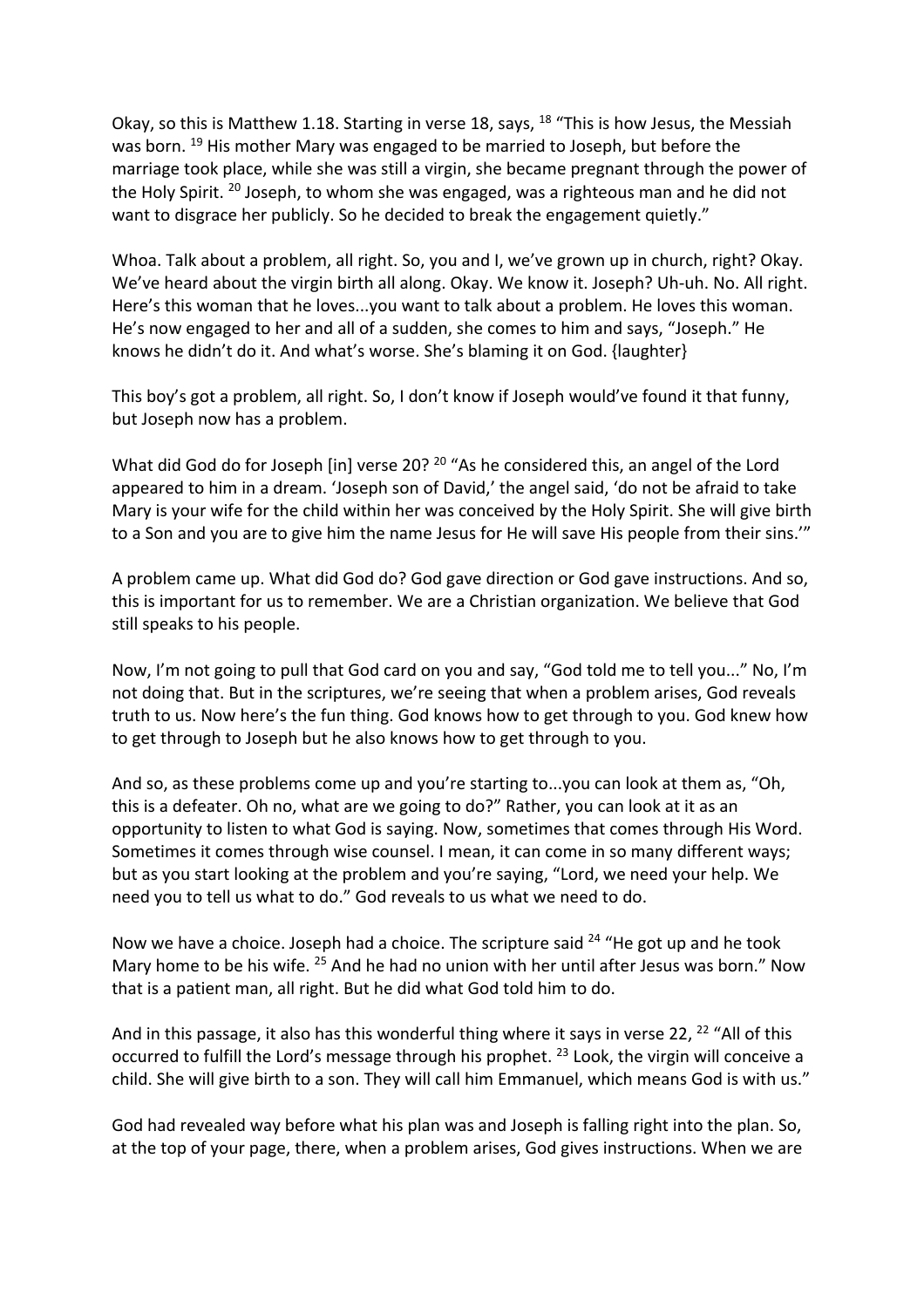obedient to those instructions, God's will is fulfilled. At Baptist Homes, we want God's will to be fulfilled.

You want one of those Rodney? Didn't get one. Is there another? Yeah, they're not going to bring it up to you there. Okay, okay. We got it now. All right.

And so, I want you to be thinking about this. If we're going to embrace these problems as opportunities, we need to realize that problems are going to arise. God's going to show us what we need to do. When we are obedient to what God says, we are in his will; God's will is fulfilled.

Let me give you one more here in chapter two; we see the very same things. Let's go down to the escape to Egypt, all right?. Verse 13, chapter two,  $^{13}$  "After the wise men had gone, an angel Lord appeared to Joseph in a dream. 'Get up, flee to Egypt with the child and his mother,' the angel said. 'Stay there until I tell you to return because Herod is going to search for the child to kill him that night.' <sup>14</sup> Joseph left for Egypt with the child and Mary, His mother. And they stayed there until Herod's death. This fulfilled what the Lord had spoken through the prophet, 'I called my son out of Egypt.'"

All right. And so, here, we see a problem has arisen. Joseph doesn't even know about this problem yet, all right?

But Herod is going to try to kill Jesus. God reveals what he's supposed to do. Joseph was immediately obedient to it. And we see that God's will is fulfilled: 14 "Out of Egypt, I called my child." Because later on, Jesus came back. We have another one. Well, let's just say on the return to Nazareth. Oh, okay. I'll read it.

Verse 19. We'll see this pattern again. <sup>19</sup> "When Herod died, an angel of the Lord appeared in a dream to Joseph in Egypt. <sup>20</sup> 'Get up,' the angel said, 'Take the child and his mother back to the land of Israel, because those who were trying to kill the child are dead.'"

Well, that doesn't sound like a problem to me. That sounds pretty good.

But wait. <sup>21</sup> "So Joseph got up and returned to the land of Israel with Jesus and his mother. <sup>22</sup> But when he learned that the new ruler of Judea was Herod's son Archelaus"...by the way, Archelaus was almost as bad as his father..."so when he learned that his son Archelaus [was reigning over Judea], he was afraid to go there. Then after being warned in a dream, he left for the region of Galilee.  $^{23}$  So the family went and lived in a town called Nazareth, thus fulfilled what the prophets had said, 'He will be called a Nazarene.'"

And again, we see a pattern; a problem arises. Jesus is not where he needs [to be]. He's where he is in Egypt, where he was told where Joseph is told to go, but he's not supposed to grow up in Egypt.

He's got to grow up in Nazareth and God's got to get him back. And so, now we've got this problem, you know, coming back. He goes to the wrong place. He finds out Archelaus is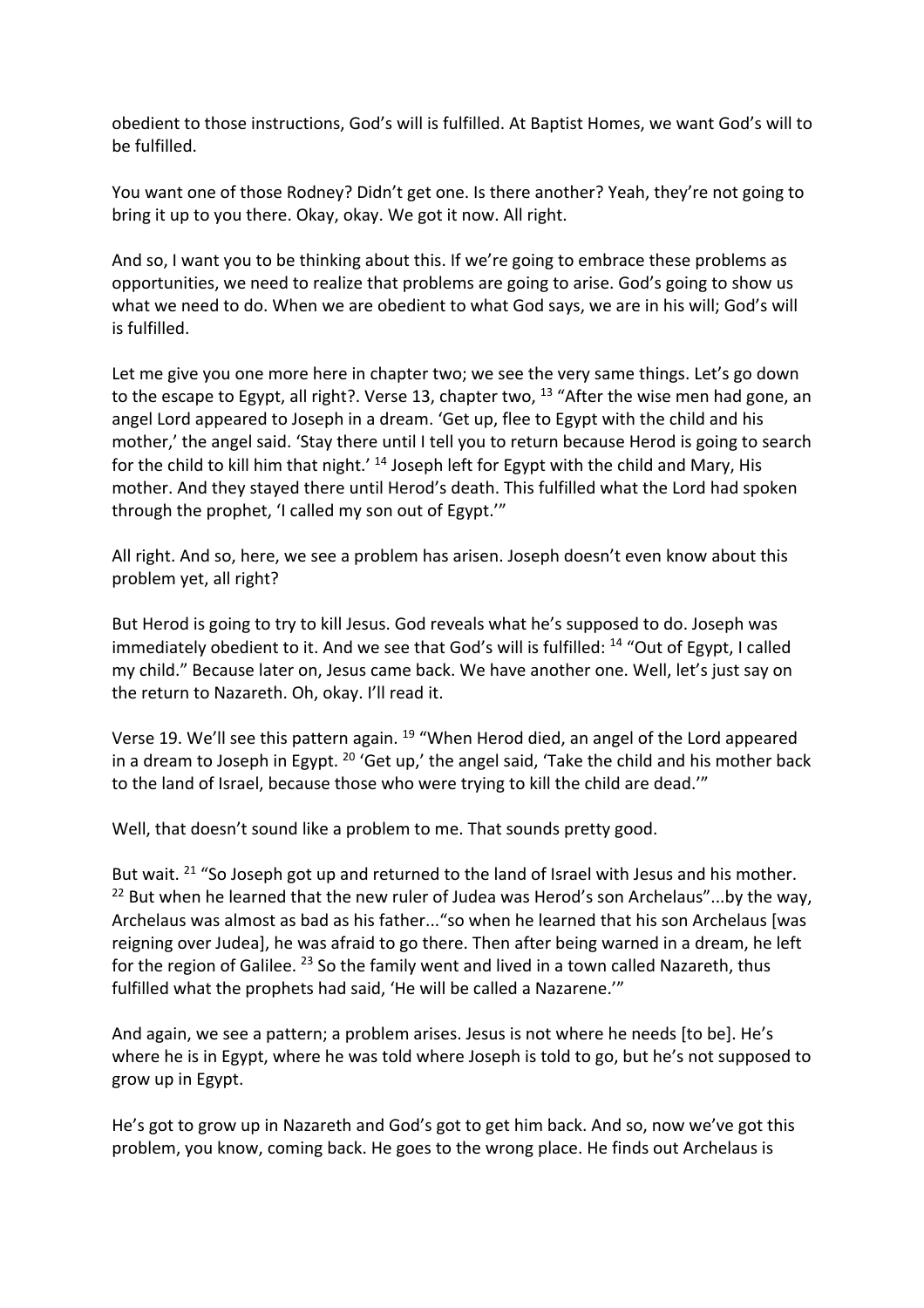reigning there. God warns him again in a dream. And he goes then to Nazareth and thus is fulfilled what was said through the prophet, "He will be called a Nazarene."

And so, what I'm trying to show you here is that Matthew, as he is talking to Christians who are going through problems, he's basically saying, "You are going to experience problems." I'm sorry, Kate, but when you get back, there's probably going to be three or four problems sitting on your desk, just waiting for you.

Sorry to pick on you. And that's not a prophecy. I hope there's none, okay? But we are going to have problems. Instead of soaking down and being defeated by it, we need to just lift up our eyes and say, "Lord, what do you want us to do?" And then as God starts revealing what he wants to do, we are obedient to that.

And when we are obedient to what God's called us to do, we have this assurance in our heart that we are in the very center of God's will. And so, this is just a different way of looking at problems. So, let's remind ourselves of some these some things. I've got a little acrostic here for you.

You can see it's problems, right? Right. Some of these may be a little strained. You know how sometimes sermons, when they try to put those all together, they get a little strained? But I think you'll see [it] here. First of all, for the P, they are providential. Problems are providential. They're evidential; they're known by God and they are used by God.

I don't care if the problem is with you personally, with your family, with your job, with the country; God knows these problems. And he uses these problems to lead us. And so at work, we're going to have problems. One of the ways that God will lead you...all of you in here are leaders in your facilities...there are things that you do in that facility that nobody else does, okay?

You are in charge of your area and you have other people that work with you. You know what? They have problems too. And [when] a problem comes up and they're coming and they're down, one of the things that you can do as a leader; you may be just as down as they are, but you can rise up and you can be an encourager [and] say, "Hey, yes, it's a problem, but you don't have to let...we're going to get this fixed. We're going to take this to...we're going to let people know about it. It may take a while, but we're going to get this fixed."

But hey, you have been called by God to be here to minister to these people. Don't let this problem steal your joy. You can be the encourager because you're in those positions to be an encourager and you can let them know that this isn't something that surprised God. God knew about this.

And God's got an answer and we're going to find it. They're providential. Well, they're also...the R is reminders. They keep us constantly improving our service to others. They are reminders that we need to constantly improve because if God is taking those problems and he's revealing truth to us through those problems. When we don't have a problem, we're not thinking about much; it's just great.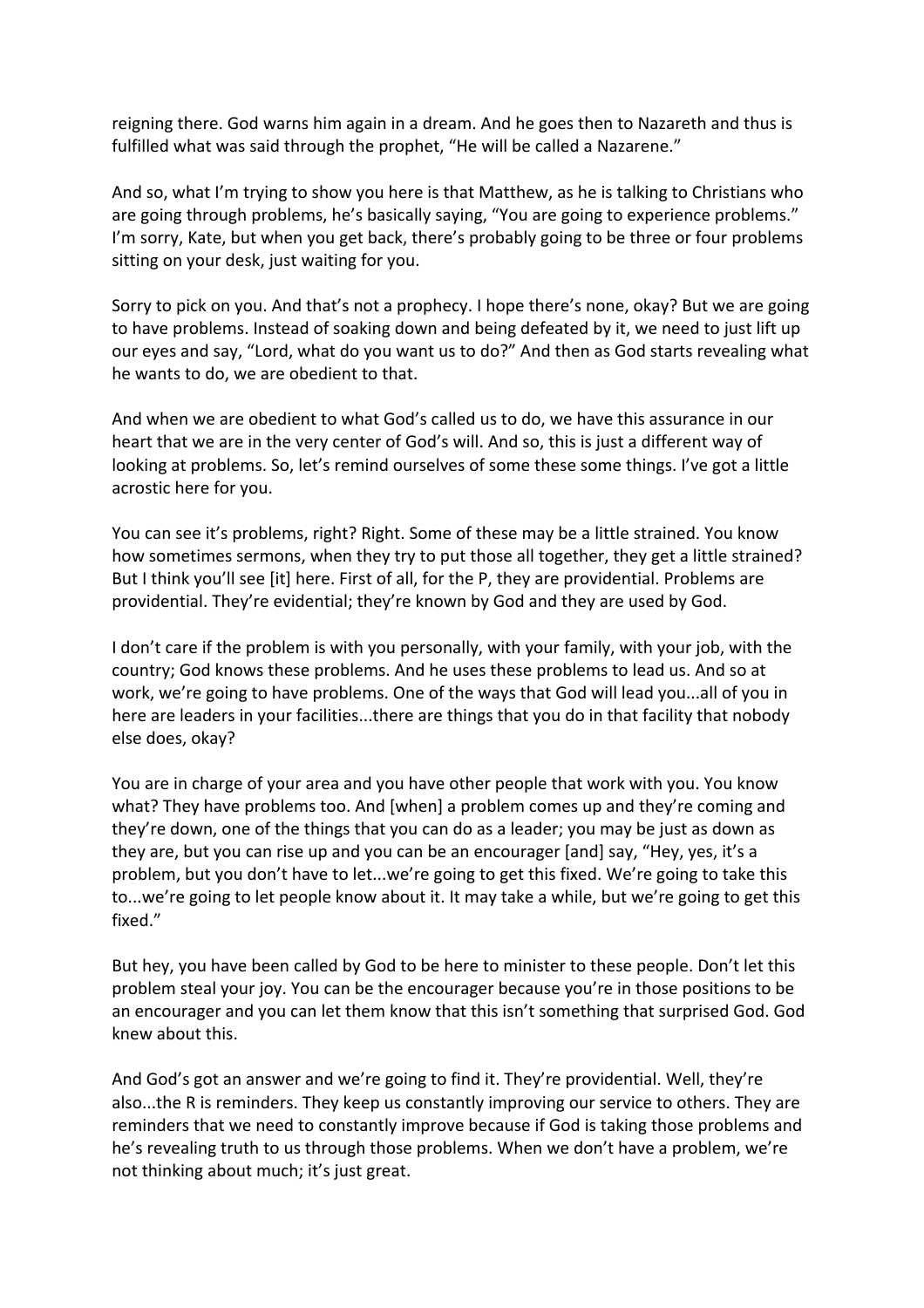You know, all of a sudden, a problem comes up and it's like, "Okay, God, all right, I'm listening. What do we need to do?" There are reminders to us, especially in our industry, that we are there to serve people. We're there to take care of people. We've got our whole staff and our team each doing their job to take care of these precious people and problems are reminders that we can always be better.

The O [is] opportunity. They provide a choice to be obedient to God's leading. It's an opportunity for us to hear God's voice and be obedient to his leading. Oh man, if you have a problem, though, and you know what God wants you to do and you decide not to do it, it's no longer a blessing. Oh, I jumped to the next one.

B is for blessing. If you are not obedient, it's not a blessing. It becomes a curse. And so, we have an opportunity when these problems arise to do what God has called us to do. And thus, they become blessings to us. They keep us in the very center of God's will. So they're providential, they're reminders, they're opportunities and they're blessings, but they're also lessons for us. L [is] lessons.

They teach us to trust God. Look, in this business, you can trust yourself. You can trust others and you can stop there. And you can probably do [a] pretty fair job. But if you want to do an excellent job, you need to get the third part of that triangle in there. You need to be trusting God. And that's what we do at Baptist Homes.

So, there are lessons to teach us to trust God. Well, the E...hmmm...they're everywhere. Problems are everywhere. There's no place on earth that has none. If you're tempted to go work somewhere else, because you think they don't have problems, you know better. Everybody has problems. Everybody has problems, but you know, what's fun?

Isn't it fun to think back like five years and say, "Boy, I remember when this problem came, but God taught me and I learned what to do now." When that very same problem comes now, [you can say], "Hey, I got this covered. I have grown in my obedience. I've grown in my faith and trust. I have grown in my leadership. I know what to do with this." But problems are everywhere.

Then problems are also messages. They are signals to help us get what we need. God knows more what you need and what your people need and what your facility needs than you do. That's kind of the advantage of being an omniscient being; he knows everything. All right. He knows more than you do about your own facility.

And he knows more about you personally than you do. And he is constantly working to get your attention to help you become more and more, every day, like Jesus. And so, there are messages to help us get what we need. And then, finally, they are solvable. They are solvable. They always have a godly solution. A lot of problems people try to solve, they don't do it God's way. They're not a godly solution. We want to have godly solutions at Baptist Homes.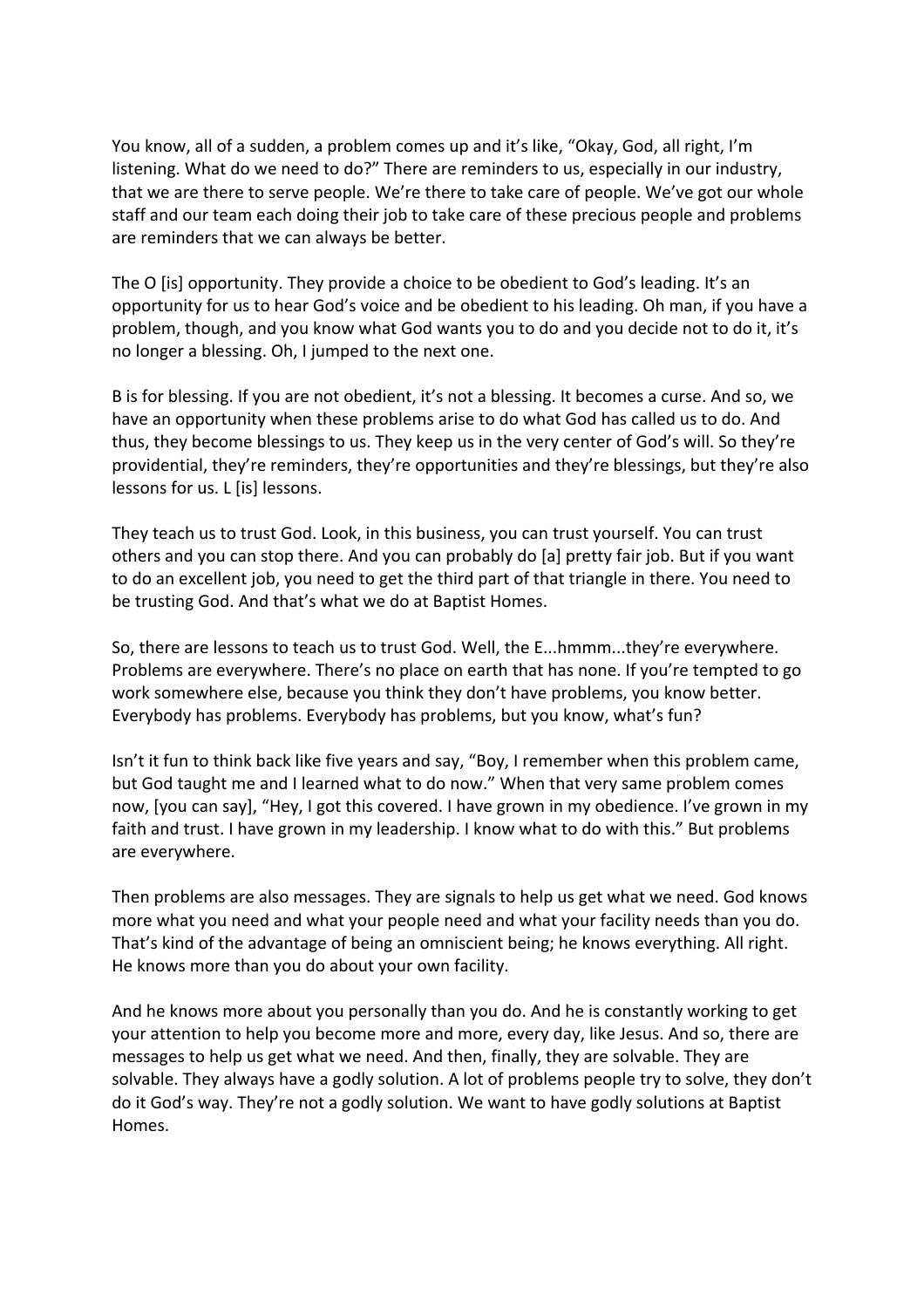I hope this has been somewhat helpful to you. I know that almost everything I said, you guys already know, but sometimes we just need a reminder, just like your facility and the people who work with you.

They sometimes just need a reminder that God is still on the throne. God is good. God loves you. God has a plan for you. And if you will submit to him, and if you will believe him, and if you will be obedient there, you will find yourself in the very center of what God has called you to do and what he's called you to be.

So, if you can't tell, I am excited about working with you guys. Amen. You know, I really don't know what the job's going to totally look like. I really don't, but I do know this, that when I get with you, and we start brainstorming, we are going to move forward and God's going to lead us and he's going to show us what we need to do so that your facility becomes the best that it can be.

And that's what I am committed to helping you guys with. Let me pray for you.

Heavenly Father, I thank you for those who are in this room, Father, because they represent you. They're your instruments, Father. They belong to you. You use them, Father, you guide them, you protect them, you lead them, Father.

And Father, we know that you allow problems and we know that you use those problems to show us what you want. Father, help us to be obedient to you, help us, Father, to keep a positive attitude. Father, help us to get to the point where we are helping other people as they're going through their problems. And Father, we pray you would show us what you want us to do; help us to be obedient.

And then, Father, give us that peace inside that knows that we are doing; what you've called us to do. Father, for everyone in every facility here, father, I pray that their facility would be the talk of the town because of the quality and the blessings that they bring to the community, Father. That's what we want. Help us to accomplish it. In Jesus' name, Amen.

## **Transcript**

## **Episode 29 Concluding Remarks (Dr. Andy Braams)**

I hope the opportunity to hear that message, again that was directed to some 60 leaders within Baptist Homes; I hope hearing that gives you a sense of our recognition that we are not where we need to be; that there is growth that we need to have as individuals, as departments, as campuses, and as an organization; that we recognize that there are problems; and that we realize that our solution is not just our mental capacities, the strategies, [and] the initiatives that we put into place, but ultimately a dependence upon God.

In next month's episode, we are going to talk about those initiatives. You will hear a few clips of some of the topics that were covered of some of the things that were said by Dr. Rodney Harrison, our president, and by some others who were guests and came to speak [to